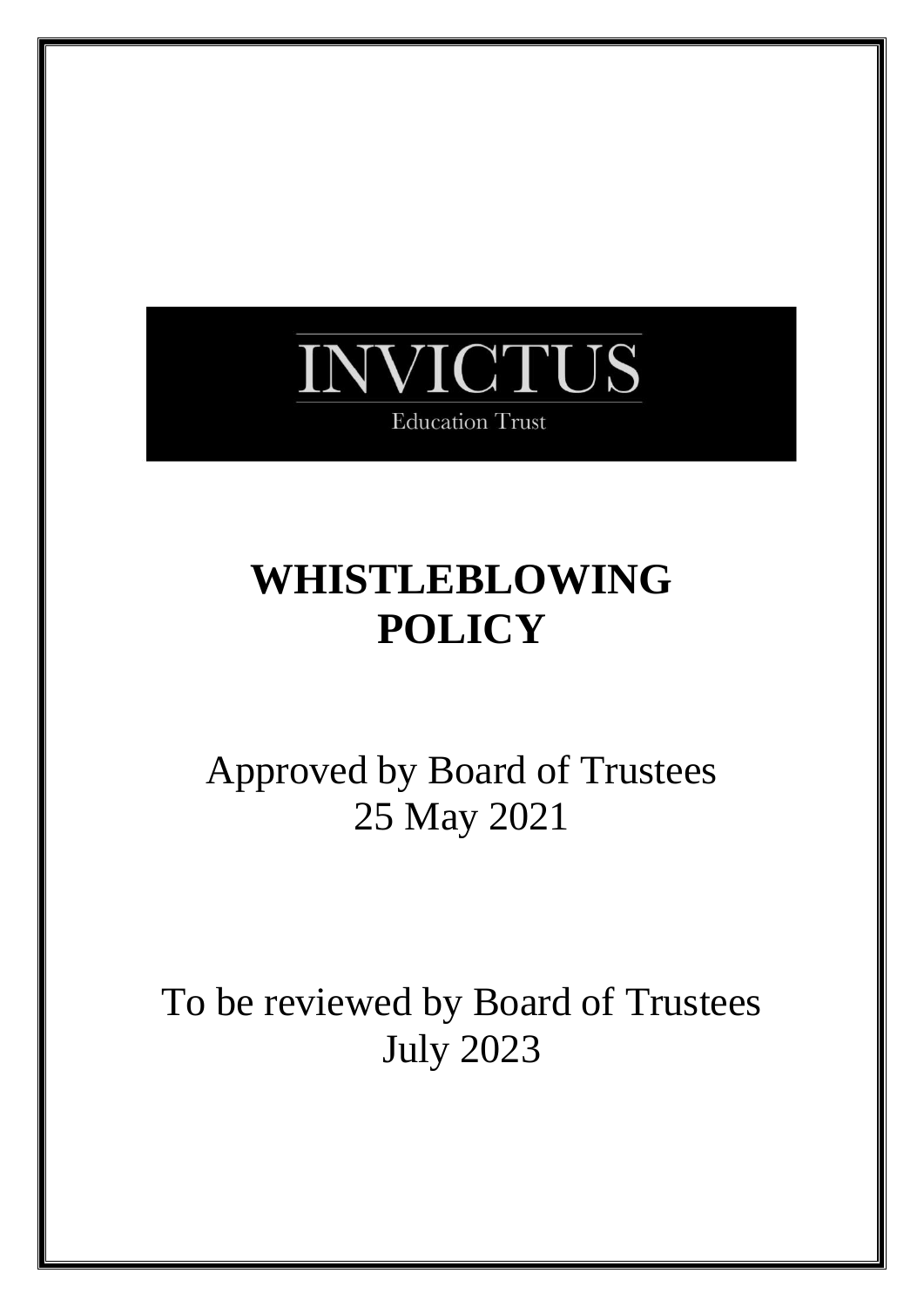| <b>Whistleblowing Policy</b> |                                       |  |  |
|------------------------------|---------------------------------------|--|--|
| Committee Approval Level     | <b>Board of Trustees</b>              |  |  |
| Policy Author/Responsibility | Chief Operating Officer - Julie Duern |  |  |
| Policy First Implemented     | <b>July 2016</b>                      |  |  |
| Frequency of Review          | Every 2 Years                         |  |  |
| <b>Next Review Date</b>      | <b>July 2019</b>                      |  |  |
| Policy Approved by Committee | $8th$ July 2019                       |  |  |
| <b>Next Review Date</b>      | April 2021                            |  |  |
| Policy Approved by Committee | 25 May 2021                           |  |  |
| Next Review Date             | April 2023                            |  |  |
|                              |                                       |  |  |
|                              |                                       |  |  |

## **Contents Page**

| 1. Introduction                              | 3 |
|----------------------------------------------|---|
| 2. Scope and Purpose                         | 3 |
| 3. What is Whistleblowing?                   | 3 |
| 4. Raising a Whistleblowing Concern          | 3 |
| 5. Confidentiality                           | 4 |
| 6. External Disclosures                      | 4 |
| 7. Investigation and Outcome                 | 5 |
| 8. If you are not satisfied                  | 5 |
| 9. Protection and Support for Whistleblowers | 5 |
| 10. Contact List                             | 6 |
|                                              |   |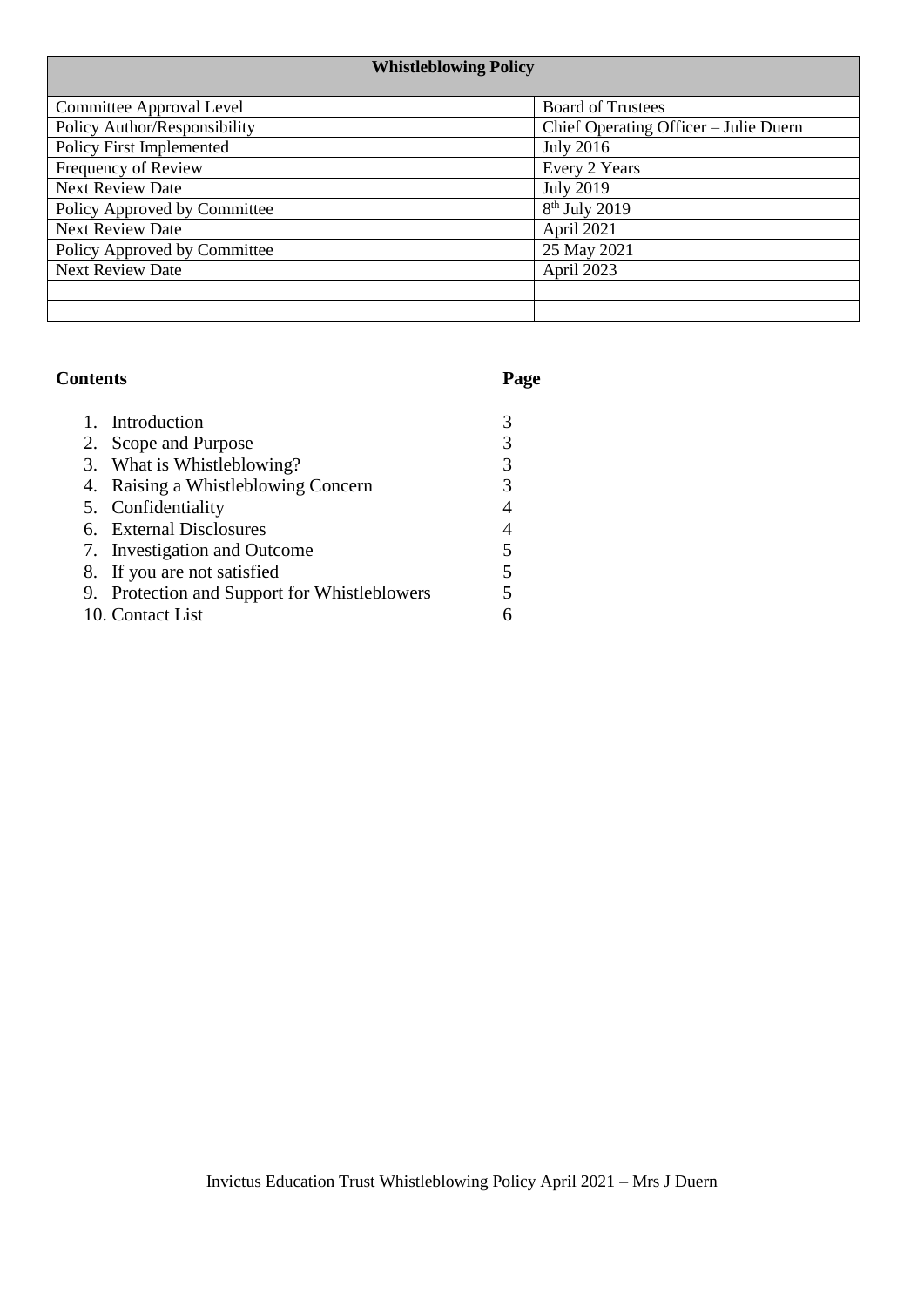#### **1. Introduction**

Invictus Education Trust Board of Trustees are committed to the highest possible standards of honesty and integrity, and we expect all staff to maintain these standards. However, all organisations face the risk of things going wrong from time to time, or of unknowingly harbouring illegal or unethical conduct. A culture of openness and accountability is essential in order to prevent such situations occurring or to address them when they do occur.

## **2. Scope and Purpose**

The aims of this policy are:

- To encourage staff to report suspected wrongdoing as soon as possible, in the knowledge that their concerns will be taken seriously and investigated as appropriate, and that their confidentiality will be respected.
- To provide staff with guidance on how to raise concerns.
- To reassure staff that they should be able to raise genuine concerns without fear of reprisals, even if they turn out to be mistaken.
- This policy applies to all employees of the Trust, Members, Trustees, Governors, Consultants, Contractors, casual and agency staff and volunteers.

## **3. What is Whistleblowing?**

Whistleblowing is the disclosure of information which relates to suspected wrongdoing or dangers at work. The law provides protection for workers who raise legitimate concerns about specified matters or "qualifying disclosures". A qualifying disclosure is one made in the public interest by a worker who has a reasonable belief that wrongdoing or dangers at work. This may include:

- criminal activity
- miscarriages of justice
- danger to health and safety
- damage to the environment
- failure to comply with any legal or professional obligation or regulatory requirements
- **bribery**
- financial fraud or mismanagement
- negligence
- breach of our internal policies and procedures
- conduct likely to damage our reputation
- unauthorised disclosure of confidential information

Invictus Education Trust Whistleblowing Policy April 2021 – Mrs J Duern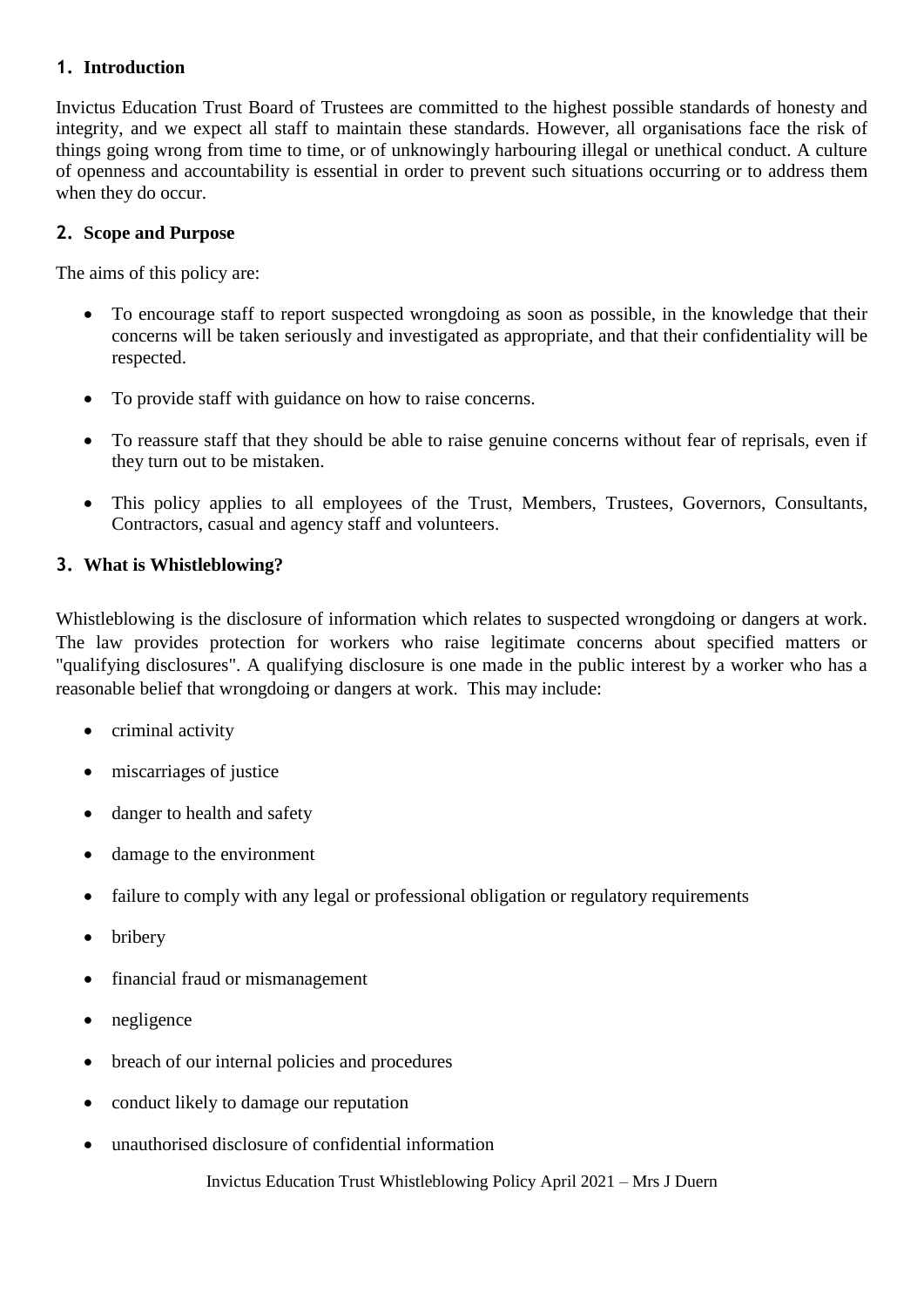- other unethical behaviour
- the deliberate concealment of any of the above matters

A 'Whistleblower' is a person who raises a genuine concern relating to any of the above. If you have any genuine concerns related to suspected wrongdoing or danger affecting any of our activities (a whistleblowing concern) you should report it under this policy.

This policy should not be used for complaints relating to your own personal circumstances, such as the way you have been treated at work. In those cases, you should use the Grievance Procedure or Anti-Harassment and Bullying Policy as appropriate.

If you are uncertain whether something is within the scope of this policy, you should seek advice from the Headteacher.

## **4. Raising a Whistleblowing Concern**

We hope that you will be able to raise any concerns with your line manager. You may tell them in person or put the matter in writing if you prefer. They may be able to agree a way of resolving your concern quickly and effectively.

However, where the matter is more serious, or you feel that your line manager has not addressed your concern, or you prefer not to raise it with them for any reason, or they are the subject of the complaint, then you can raise the matter with:

- The Headteacher *(if the issue relates to the Headteacher, then it should be reported to Chair of Governors/CEO)*
- The Chair of Governors
- The Chief Operating Officer
- Director of HR

Contact details are set out at the end of this policy.

We will arrange a meeting with you as soon as possible to discuss your concern. You may bring a representative of your choice to any meetings under this policy. Your companion must respect the confidentiality of your disclosure and any subsequent investigation.

We will take down a written summary of your concern and provide you with a copy after the meeting. We will also aim to give you an indication of how we propose to deal with the matter.

## **5. Confidentiality**

We hope that staff will feel able to voice 'whistleblowing' concerns openly under this policy. However, if you want to raise your concern confidentially, we will make every effort to keep your identity secret. If it is necessary for anyone investigating your concern to know your identity, we will discuss this with you.

We do not encourage staff to make disclosures anonymously. Proper investigation may be more difficult or impossible if we cannot obtain further information from you. It is also more difficult to establish whether any allegations are credible. 'Whistleblowers' who are concerned about possible reprisals if their identity is revealed should come forward to one of the other contact points listed above and appropriate measures can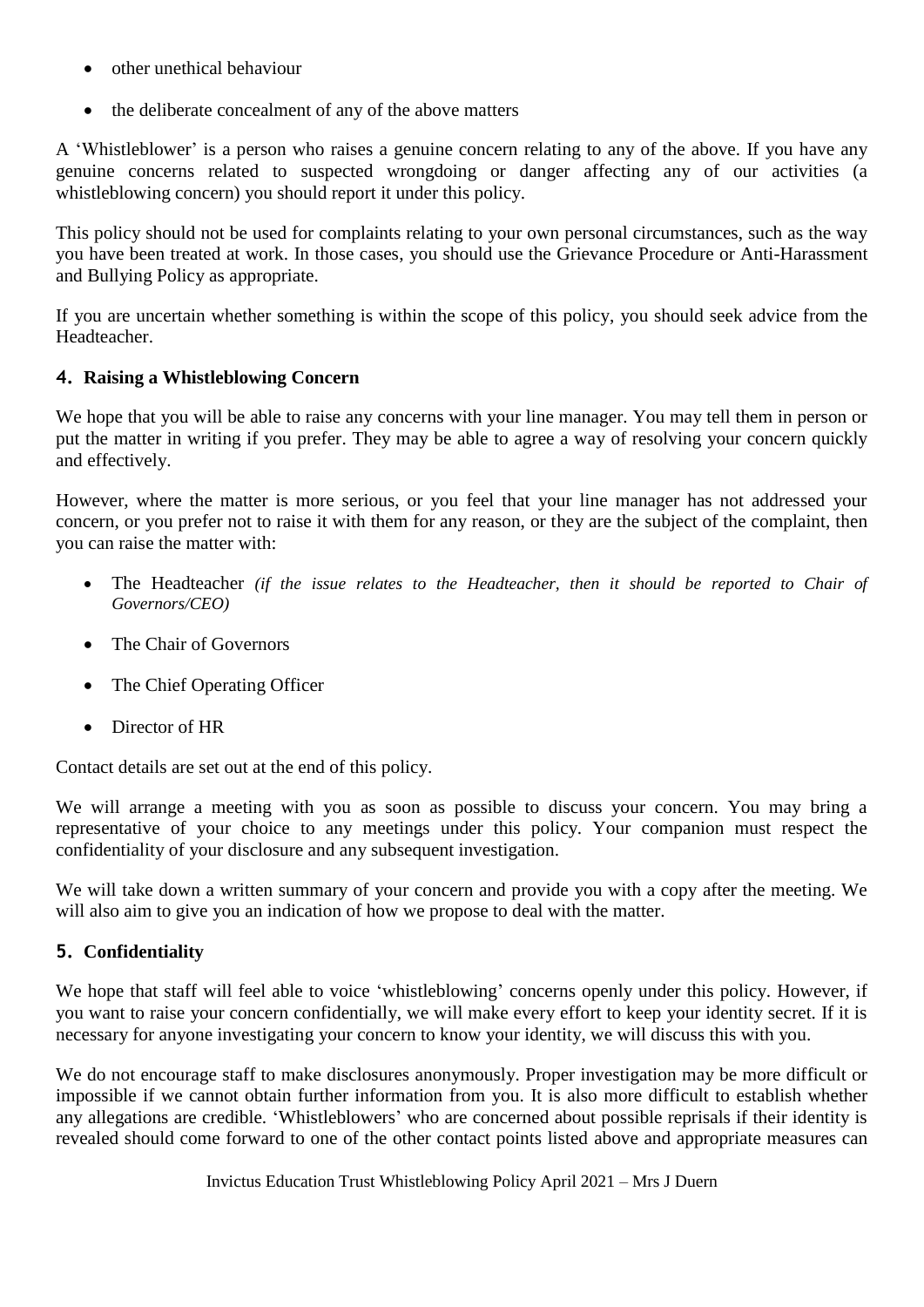then be taken to preserve confidentiality. If you are in any doubt you can seek advice from Public Concern at Work, the independent whistleblowing charity, who offers a confidential helpline. Their contact details are given at the end of this policy.

Where we receive an anonymous complaint, we will decide about whether to investigate based on:

- the seriousness of the issue raised
- the credibility of the concern
- the likelihood of confirming the allegation from other sources

We will keep a central record of disclosures made under the Whistleblowing Policy.

We will comply with data protection requirements in terms of any records made and kept.

#### **6. External Disclosures**

The aim of this policy is to provide an internal mechanism for reporting, investigating and remedying any wrongdoing in the workplace. In most cases you should not find it necessary to alert anyone externally.

The law recognises that in some circumstances it may be appropriate for you to report your concerns to an external body such as a regulator. It will very rarely, if ever, be appropriate to alert the media. We strongly encourage you to seek advice before reporting a concern to anyone external. Public Concern at Work holds a list of prescribed regulators for reporting certain types of concern. Their contact details are at the end of this policy. Alternatively, the list is available from the Department for Business, Innovation & Skills.

Whistleblowing concerns usually relate to the conduct of our staff, but they may sometimes relate to the actions of a third party, such as a contractor, supplier or service provider. The law allows you to raise a concern with a third party, where you reasonably believe it relates mainly to their actions or something that is legally their responsibility. However, we encourage you to report such concerns internally first. You should contact your line manager or one of the other individuals set out in paragraph 4.2 for guidance.

#### **7. Investigation and Outcome**

Once you have raised a concern, we will carry out an initial assessment to determine the scope of any investigation. We will inform you of the outcome of our assessment. You may be required to attend additional meetings in order to provide further information.

In some cases, we may appoint an investigator or team of investigators including staff with relevant experience of investigations or specialist knowledge of the subject matter. The investigator(s) will collate findings on the matter and may make recommendations for change to enable us to minimise the risk of future wrongdoing. This will be sent to the Headteacher and/or School Governing Board for actioning.

We will aim to keep you informed of the progress of the investigation, its likely timescale and outcome. However, sometimes the need for confidentiality may prevent us giving you specific details of the investigation or any disciplinary action taken as a result. You should treat any information about the investigation as confidential.

If we conclude that a whistleblower has made false allegations maliciously, or with a view to personal gain, the whistleblower may be subject to disciplinary action.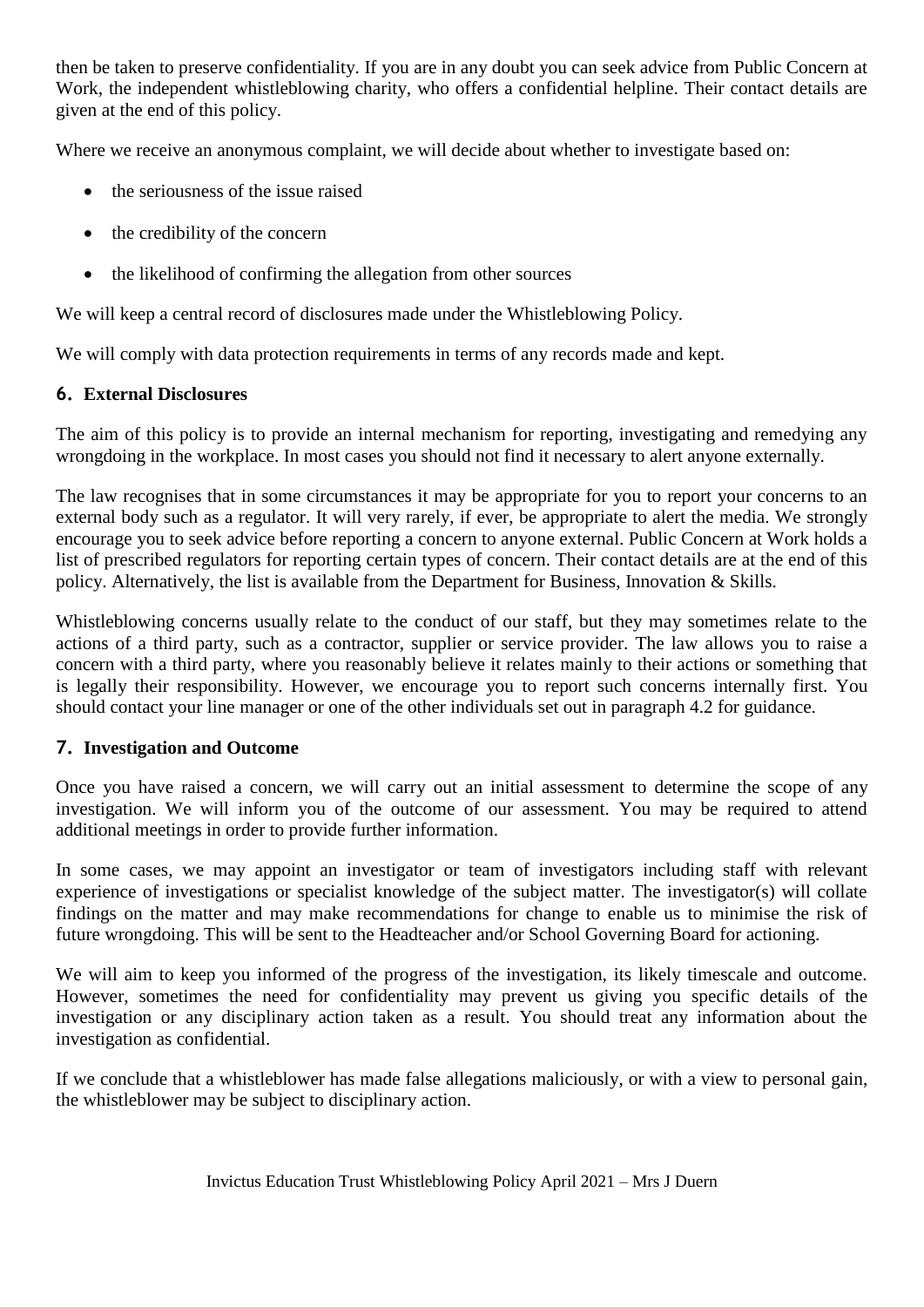#### **8. If you are not satisfied**

While we cannot always guarantee the outcome you are seeking, we will try to deal with your concern fairly and in an appropriate way. By using this policy, you can help us to achieve this.

If you are not happy with the way in which your concern has been handled, you can raise it with one of the other key contacts in section 4. Alternatively, you may contact the Chair of Governors or our external auditors. Contact details are set out at the end of this policy.

#### **9. Protection and Support for Whistleblowers**

It is understandable that whistleblowers are sometimes worried about possible repercussions. We aim to encourage openness and will support staff who raise genuine concerns under this policy, even if they turn out to be mistaken.

Staff must not suffer any detrimental treatment as a result of raising a genuine concern. Detrimental treatment includes dismissal, disciplinary action, threats or other unfavourable treatment connected with raising a concern. If you believe that you have suffered any such treatment, you should inform one of the contact people in paragraph 4.2 immediately. If the matter is not remedied, you should raise it formally using our Grievance Procedure.

Staff must not threaten or retaliate against whistleblowers in any way. Anyone involved in such conduct will be subject to disciplinary action.